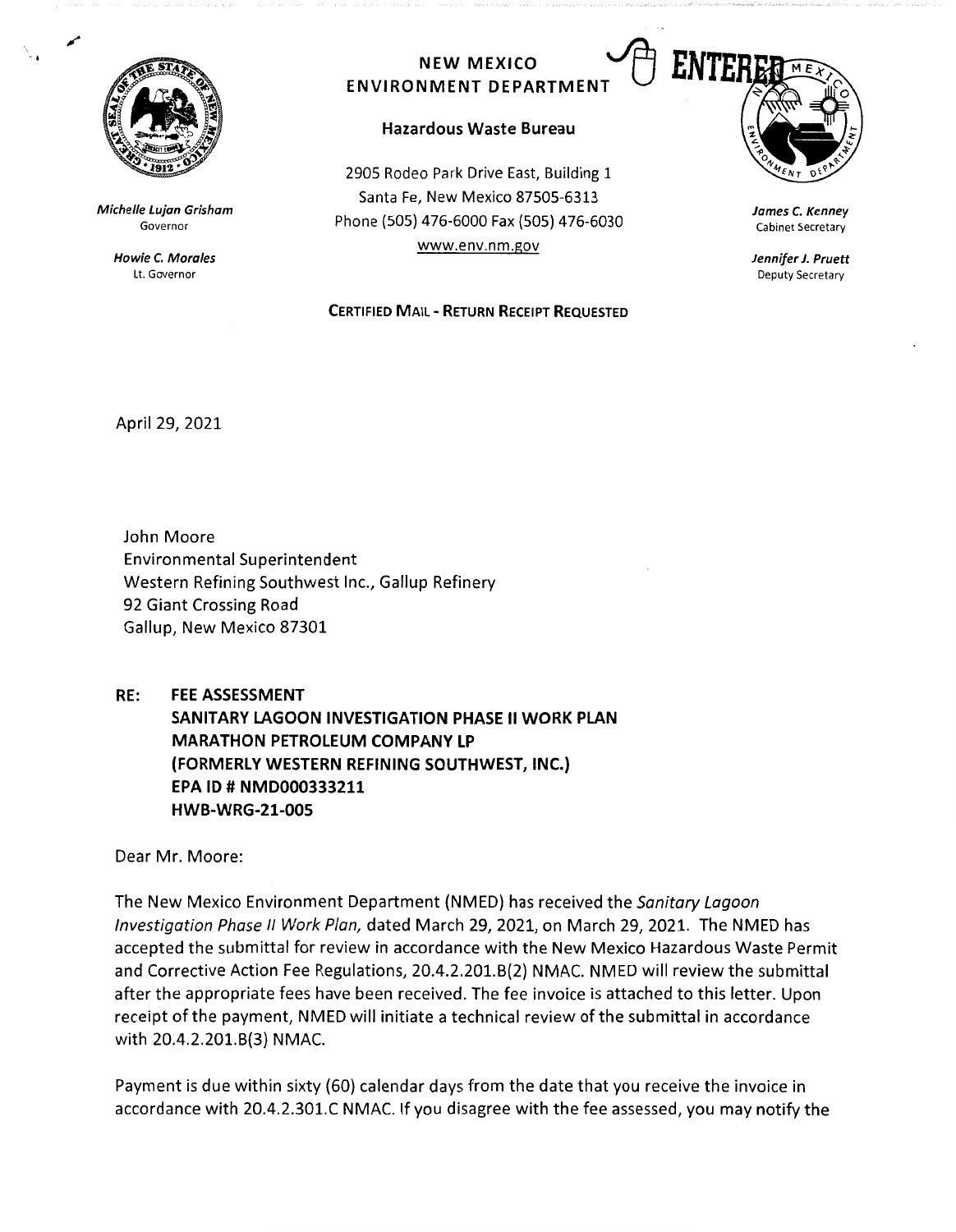Mr. Moore April 29, 2021 Page 2

NMED in writing, at the address above, of the intent to appeal the invoice under the provisions of 20.4.2.302.A NMAC.

*f*  ;.

If payment is by check, then you must provide the invoice number on the check. If payment is transmitted electronically, then you must submit a letter to Mr. Dave Cobrain, NMED Hazardous Waste Bureau, indicating the invoice number, payment amount, and the assessed activity prior to transferring funds.

If you have any questions regarding this letter, please contact Michiya Suzuki of my staff at 505- 476-6046.

Sincerely,

Dave Cobrain Program Manager Hazardous Waste Bureau

cc: M. Suzuki, NMED HWB

File: Reading and WRG